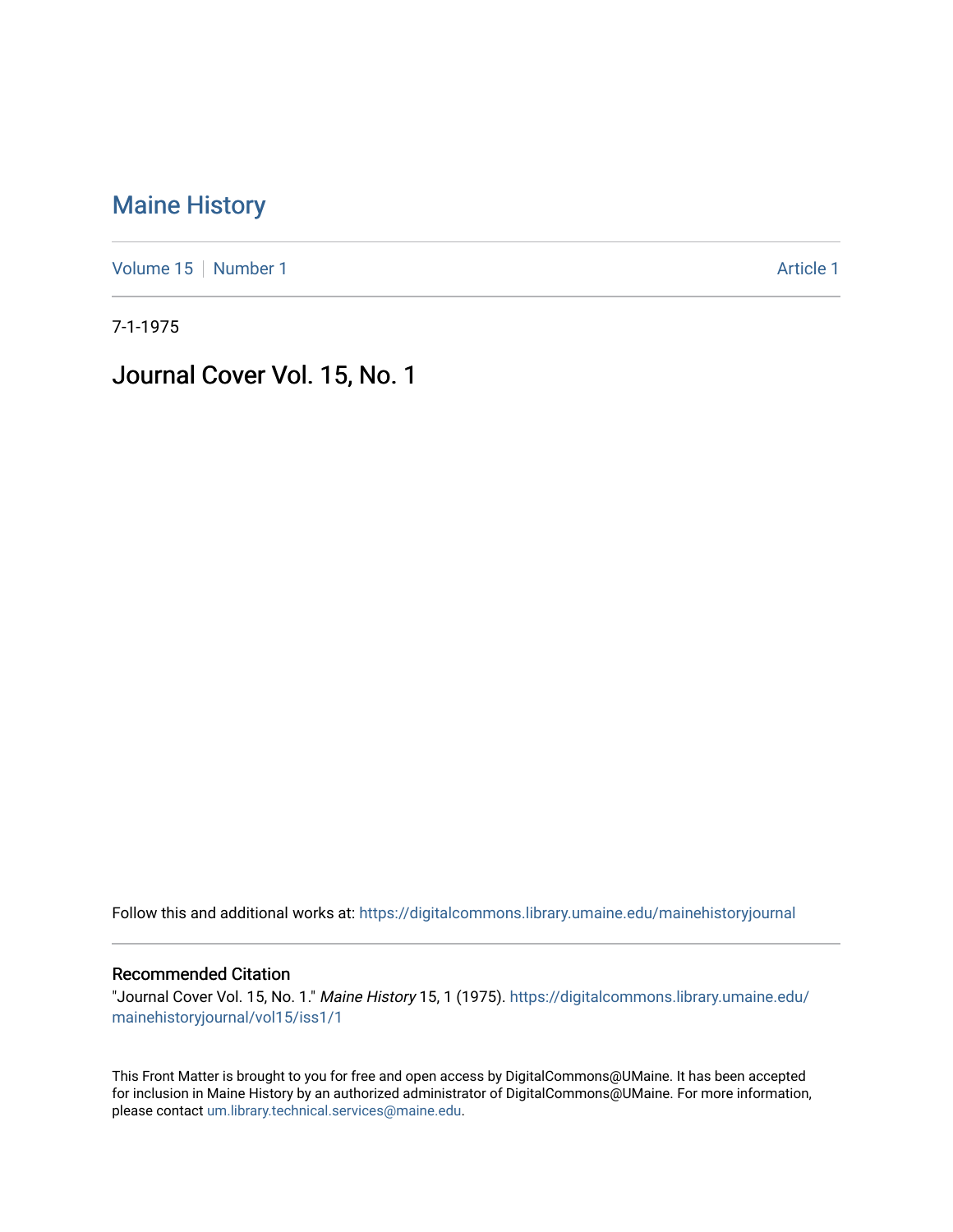

## *Maine Historical Society Quarterly*

*Vol. <sup>15</sup> No. <sup>1</sup> Summer, <sup>1975</sup>*